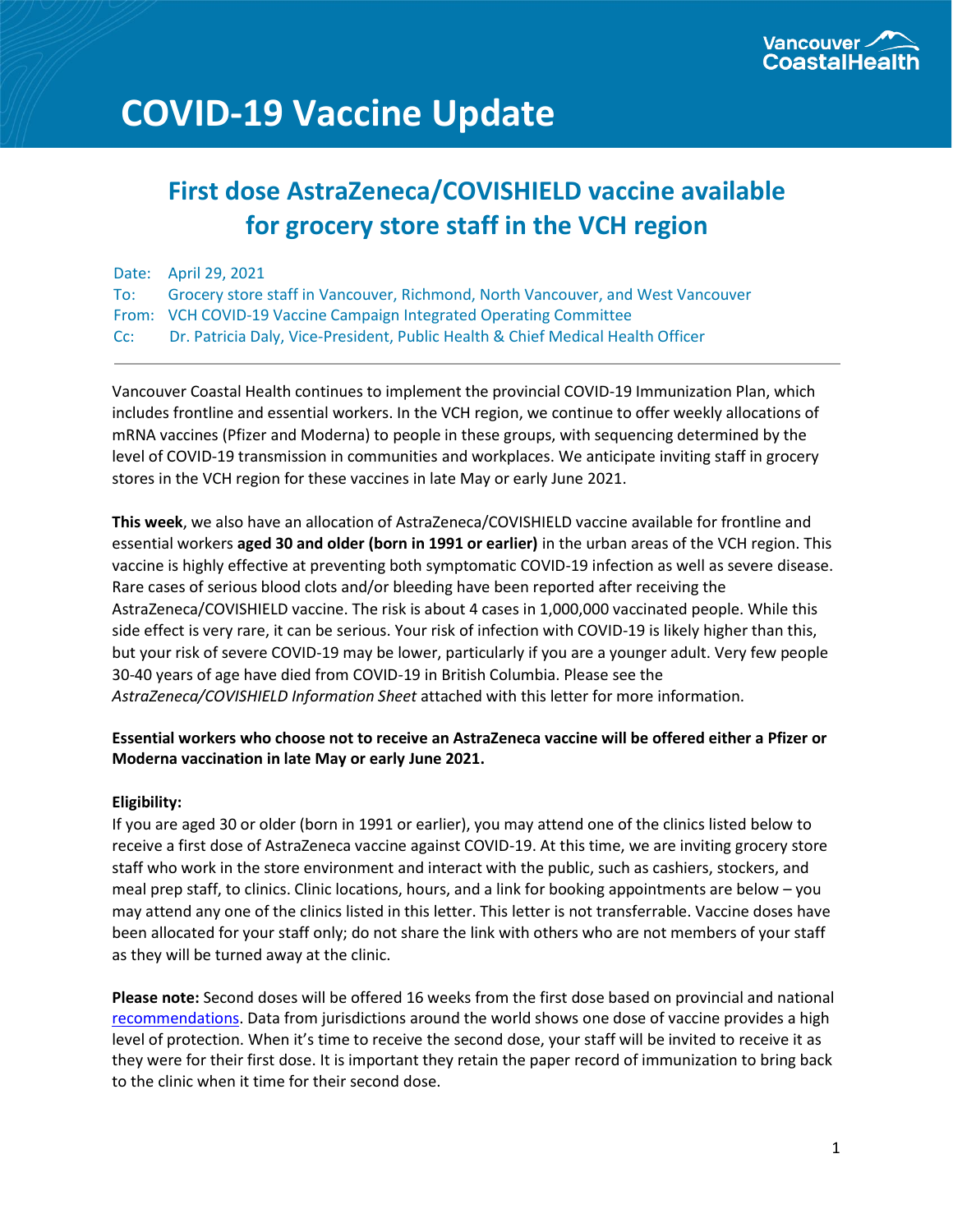

# **COVID-19 Vaccine Update**

A list of FAQs is attached. If you have further questions, or want to know more about COVID-19 vaccination in VCH, please vis[t VCH.ca.](http://www.vch.ca/covid-19/covid-19-vaccine/frequently-asked-questions-about-covid-19-vaccines) Please do not call the provincial booking line or try to contact the clinics directly.

# **ASTRAZENECA/COVISHIELD IMMUNIZATION CLINICS FOR GROCERY STORE STAFF APRIL 29 – MAY 2**

#### **[BOOK YOUR APPOINTMENT HERE](https://vchcovid19vaccine.com/)**

**VANCOUVER Vancouver Community College (north parking lot) 1155 East Broadway, Vancouver** Thursday, April 29 12:30 p.m. – 7:30 p.m.

| $11101300y,$ $\Delta$ $01112J$ | <b>TR'SOLATING</b> N'III' |
|--------------------------------|---------------------------|
| Friday, April 30               | 12:30 p.m. $-7:30$ p.m.   |
| Saturday, May 1                | $9 a.m. - 7 p.m.$         |
| Sunday, May 2                  | $9 a.m. - 7 p.m.$         |

#### **UBC - Pharmaceutical Sciences Building 2405 Wesbrook Mall, Vancouver**

| Friday, April 30 | 12:30 p.m. $-7:30$ p.m. |
|------------------|-------------------------|
| Saturday, May 1  | $9 a.m. - 7 p.m.$       |
| Sunday, May 2    | $9 a.m. - 7 p.m.$       |

### **RICHMOND**

# **Kwantlen Polytechnic University 8771 Lansdowne Rd, Richmond** Saturday, May  $1$  9 a.m.  $-7$  p.m.

| Sunday, May 2 | $9 a.m. - 7 p.m.$ |
|---------------|-------------------|
|               |                   |

### **Richmond River Rock (The Show Theatre)**

**8811 River Rd., Richmond**

Sunday, May 2  $9 a.m. - 7 p.m.$ 

#### **NORTH SHORE**

### **North Vancouver Test Collection Site ICBC Capilano Claims Centre, 255 Lloyd Ave., North Vancouver**

| Thursday, April 29 | $2 p.m. - 7 p.m.$ |
|--------------------|-------------------|
| Sunday, May 2      | $9 a.m. - 7 p.m.$ |

# **West Vancouver Community Centre**

# **2121 Marine Dr., West Vancouver**

| Thursday, April 29 | $2 p.m. - 7 p.m.$ |
|--------------------|-------------------|
| Friday, April 30   | $2 p.m. - 7 p.m.$ |
| Saturday, May 1    | $9 a.m. - 7 p.m.$ |
| Sunday, May 2      | $9 a.m. - 7 p.m.$ |